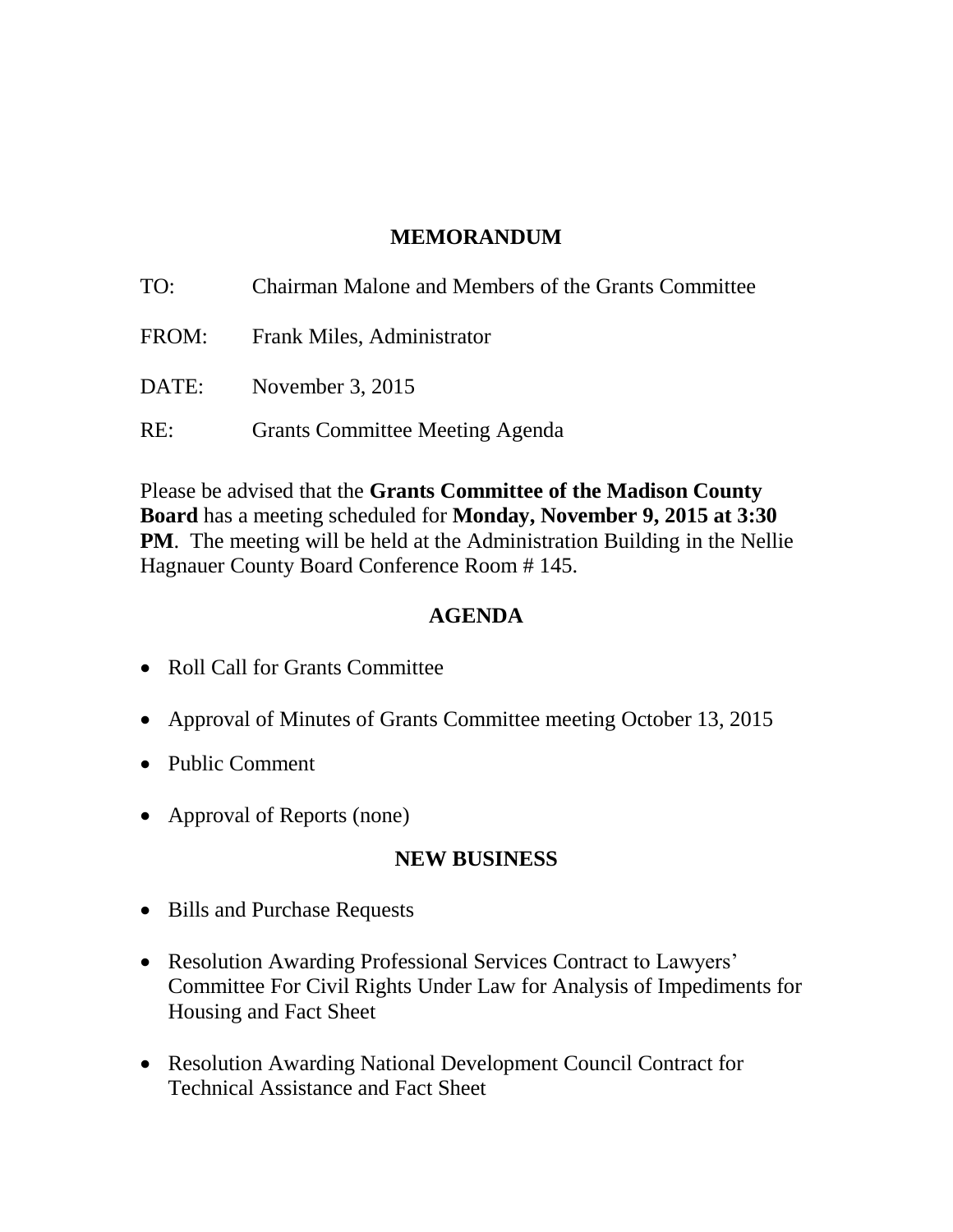- Resolution Authorizing Agreement with Environmental Operations for US EPA Brownfield Grant Assessment Program and Fact Sheet
- Resolution Supporting National Geospatial Agency in St. Clair County (to be provided at meeting) and NGA Public Hearing St. Clair County Site Points FYI
- Employment and Training Update
- MCCD Administrator Update

Veterans Service Forum Event November 12, 2015

CDBG Workshop and Schedule FYI

3 Fact Sheets for Enterprise Zone Update

Fact Sheet Building Permit and Development Activity Report 1<sup>st</sup>, 2<sup>nd</sup>, 3<sup>rd</sup> Qtr.

UDAG Loan Activity Report FYI and Fact Sheet

CSBG Loan Activity Report FYI and Fact Sheet

PEP Loan Activity Report FYI and Fact Sheet

CDBG Project Activity Report FYI

# **OLD BUSINESS**

None

### **ADJOURNMENT**

Next meeting Date December 7, 2015